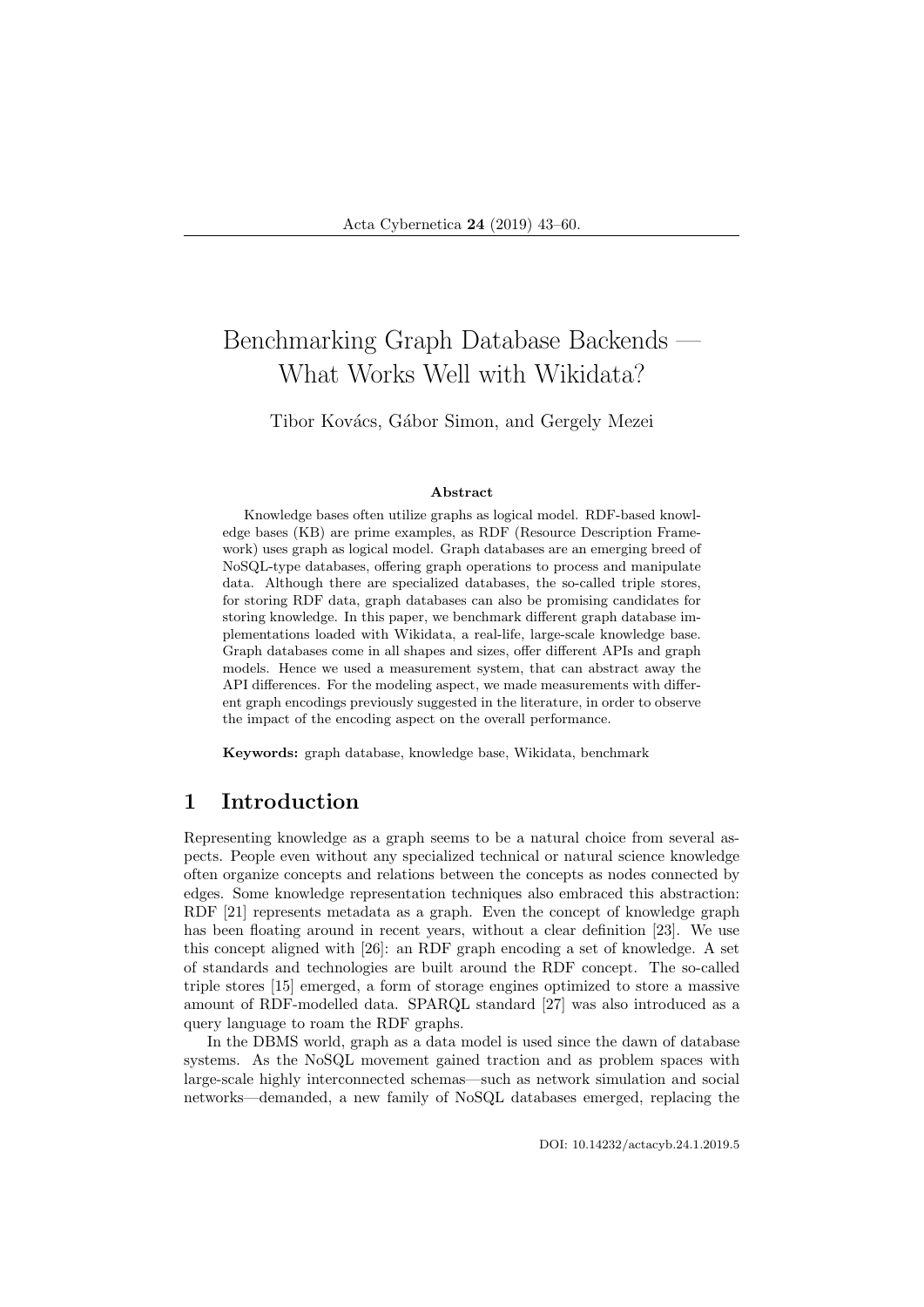key-value and the document concepts with graphs. The landscape of NoSQL graph databases (GDBs) is in flux even today, with various graph models, e.g., property graphs, hypergraphs, RDF graphs [42, 19], without standardized APIs, and even without a clear definition of a native graph database [41]. In our research, we focused on GDBs offering property graph model through Apache Tinkerpop API [13], a widespread property graph framework.

While connecting the dots above, storing knowledge represented as a graph in a database specialized to store graphs also seems a natural choice. However, one has to choose a graph database implementation first, that in turn determines the graph model and the API. Another decisive aspect is the graph encoding method. The RDF model gives a straightforward encoding for basic knowledge structures, however, there are different encoding models for reification [29], i.e., statements about statements. Reification is extensively used in KBs with reference management, where every statement should be backed up by external sources.

In order to help with these decisions, we selected a few graph database implementations and loaded with the same real-life, large-scale dataset, then queried with the same set of queries randomly generated from predefined query patterns. We run different measurements with different reification strategies. From the timing result of the query runs, we were able to construct the performance profile of each database—encoding strategy combination.

Our research aims to determine the performance characteristics of utilizing graph databases in various problem spaces. For the field of KBs, in the early phase, we worked with an algorithm-generated graph. Our initial results [34] showed counter-intuitive performance trends where more selective queries run slower than queries with more unbound values. In [30] the authors also encountered similar phenomena with a real-life dataset.

In this phase of our research, we also used Wikidata data, but we chose the databases exclusively from the family of NoSQL graph databases.

In this paper, we review the most important results connected to the research area. In Section Related Work, we present other's work related to this paper: benchmarks using Wikidata in which graph databases are involved and possible modeling solutions to the problem of reification. In Section Background, we describe the relevant part of the previous phase of the research: we give a short description of the already existing measurement system and how it is used to measure the performance of different DBMSs. After that, we give a detailed description of the measurement process in Section Experimental Settings: we introduce the dataset we used in the measurements, define the unified workflow of the benchmarking process, introduce the investigated database implementations, reification models and query patterns, and present the physical infrastructure on which the benchmarks were executed. Then we describe and analyze the results we got from the measurements in the Results section. Finally, we summarize our work, make some conclusions based on the results and present some of our plans for further enhancements.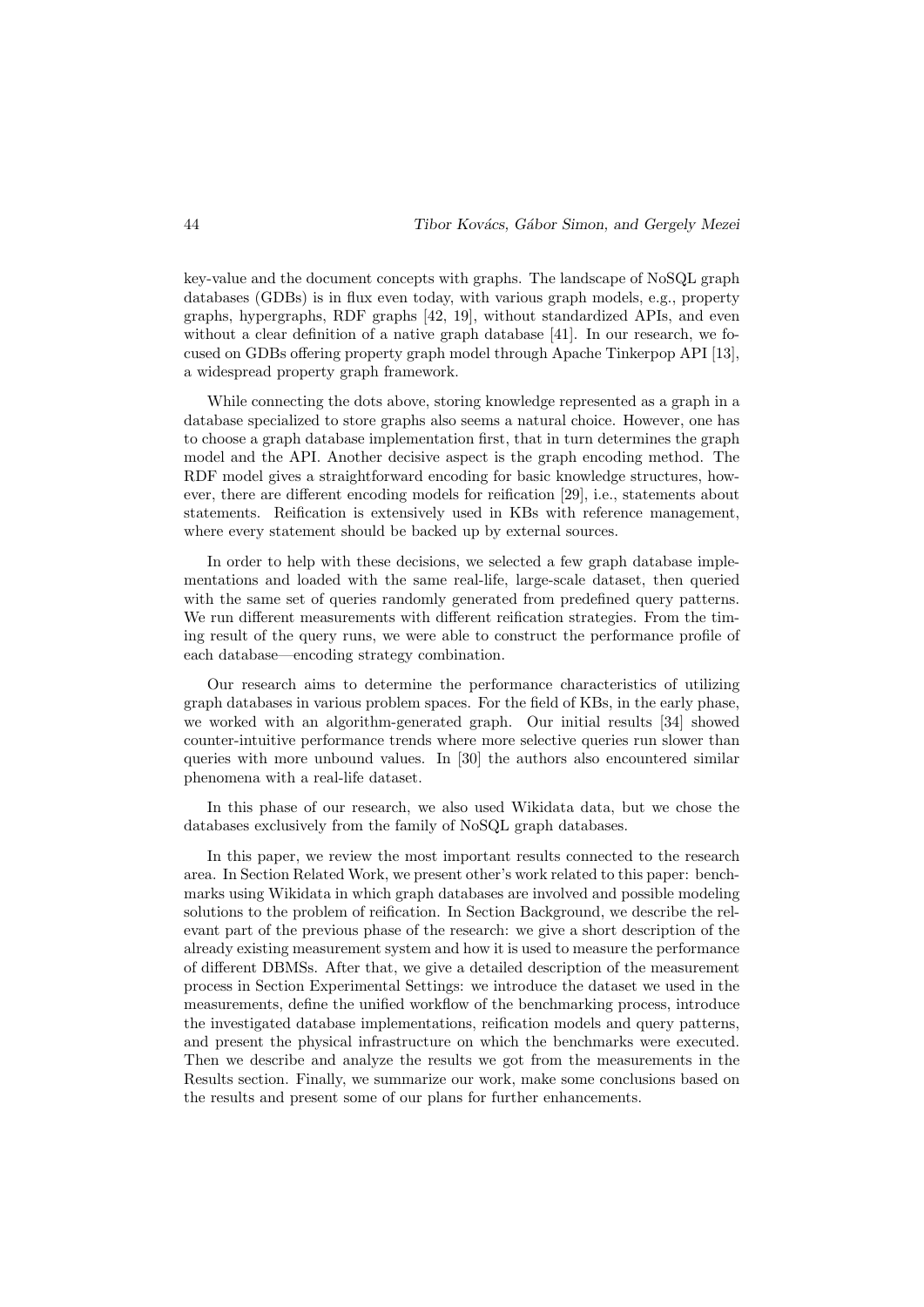## 2 Related Work

As performance is a key factor in the field of databases, several benchmarks have been conducted on graph databases. These measurements usually differ in the dataset used, in the query workloads, and in the benchmarked systems. In [32] several GDBs were loaded with the same generated graph and evaluated using a workload of loading, primitive graph operations, and traversals. Social networking is one of the primary problem spaces for GDBs. In [20] Angles et al. generated a synthetic graph with similar characteristics as a real-life social network, then executed a workload typical to this problem space (common friends, path search, etc.) on selected graph databases, triple stores, and relational engines. They have found that graph databases are more scalable in compute intensive graph problems than the concurrents.

The Linked Data Benchmark Council (LDBC)[9] is an independent authority "responsible for specifying benchmarks [...] for software systems designed to manage graph and RDF data." LDBC is continuously widening its benchmark portfolio: it has a framework for graph analytic tasks (breadth-first search, page rank, etc.)[31], social networking [24] and linked data (RDF)[33]. In [38] the authors run the LDBC social network benchmark against graph databases, triple stores and relational engines. They have found that more mature systems with heavily optimized query execution pipelines have the advantage over the more innovative newcomers—regardless of the database model type.

Meanwhile, the Linked Data community is looking for efficient storage solutions for RDF data. The LDBC's Semantic Publishing Benchmark [33] offers a measurement specification for comparing the performance of RDF engines. Recently, Pan et al.[39] surveyed the contemporary RDF benchmarks and management solutions. Moreover, the authors run the benchmarks against distributed RDF systems. In the end, they could not announce a clear winner, the performance depended heavily on the type of the query workload.

One of the key aspects of the benchmark dataset, that whether is it synthetic or real-life. Although synthetic datasets are trying to mimic some characteristics of a real-life dataset, Duan et al.[22] pointed out that benchmark datasets are tend to differ significantly in performance impacting metrics. In [35] Morsey et al. proposed a benchmark dataset and workload based on a real-life knowledge base. They also concluded that measurement results of a real-world dataset can be substantially different from the results of a synthetic dataset.

In [29] Hernández et al. compared the performance of several triple store databases on the same reified KB dataset. Later, as a follow-up, also Hernández et al.[30] compared the performance of DBMS's with different data models. They evaluated databases from different families, including relational, graph, triplestore, and used the publicly available and collaboratively edited knowledge base Wikidata [21] as the dataset. Due to the diverse data models, they had to use various encoding strategies for different database implementations. In [34] we loaded several graph databases with the same generated reified dataset, i.e., with an abstract, artificial knowledge base. As a natural next step, in the current phase of our research,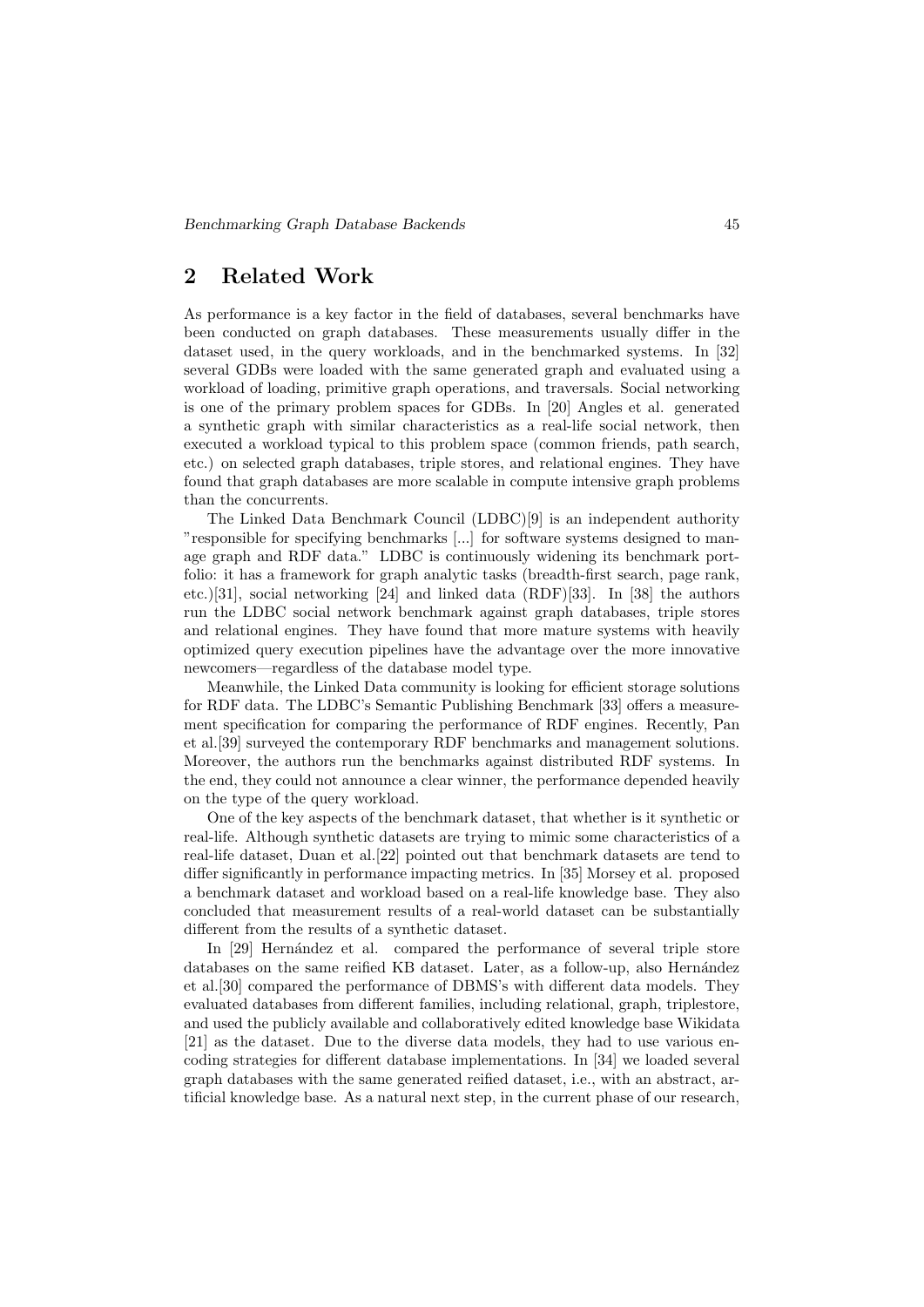we replaced the generated data with a real-life knowledge base.

## 3 Background

### Modeling reification

The quasi-standardized way of reification was introduced in the early stages of the RDF specification [12]. It introduces a special vocabulary and a new node for every statement. The parts of the original statements are connected to this node with separate statements through to meta-predicates (rdf:subject, rdf:property, rdf:object) of the special vocabulary. Then, the meta-statements can use the intermediate node as the subject. We will be referring to this approach as standard reification. Standard reification is considered cumbersome and unnecessarily verbose. A somewhat leaner approach is proposed by implementing n-ary relations over the RDF model in [37]. Similarly, an intermediate node is introduced, connecting the object as well as other claim metadata to the subject. Hartig et al.[28] introduced an extension to the original RDF notation called RDF\* by enabling using a whole statement as the subject, resulting a much shorter and clearer notation (Figure 2). Other reification modes like n-ary [25], singleton property [36] and named graph [29] were also proposed in the literature.

Graph databases usually offer more elaborate graph models than the basic RDF graph model. It seems promising that one can take advantage of these advanced constructs throughout the modeling of the reification. In [30] the authors mapped reified data to edge properties of the property graph model. At load time it worked, but typical queries involved edge properties had such a poor support, that they dropped this model. As a fallback, a form of standard reification model was implemented.

#### Previous work

In [34], we created an easy-to-extend system for benchmarking graph DBMSs that we enhanced in the next phase of the research. The framework can be structured into several layers: the data source layer, the 1st conversion layer, the intermediate representation layer, the 2nd conversion layer, and the concrete implementation layer.

The data source layer is only responsible for providing the dataset for the measurement system so that it can be any kind of information source, like a Wikidata JSON dump or the output of a generator tool. As the experimental dataset is quite large, the loading process can be done efficiently using the DBMSs' bulk loader tools. As every inspected importer tool has a different input format, we defined an intermediate format so in case of  $n$  different input type and  $m$  different DBMS, one had to implement only  $n+m$  converters instead of  $n*m$ , which is one of the key factors in extensibility. The responsibility of the 1st conversion layer is to convert the dataset from the data source layer to the defined intermediate format while the 2nd conversion layer is responsible for converting the intermediate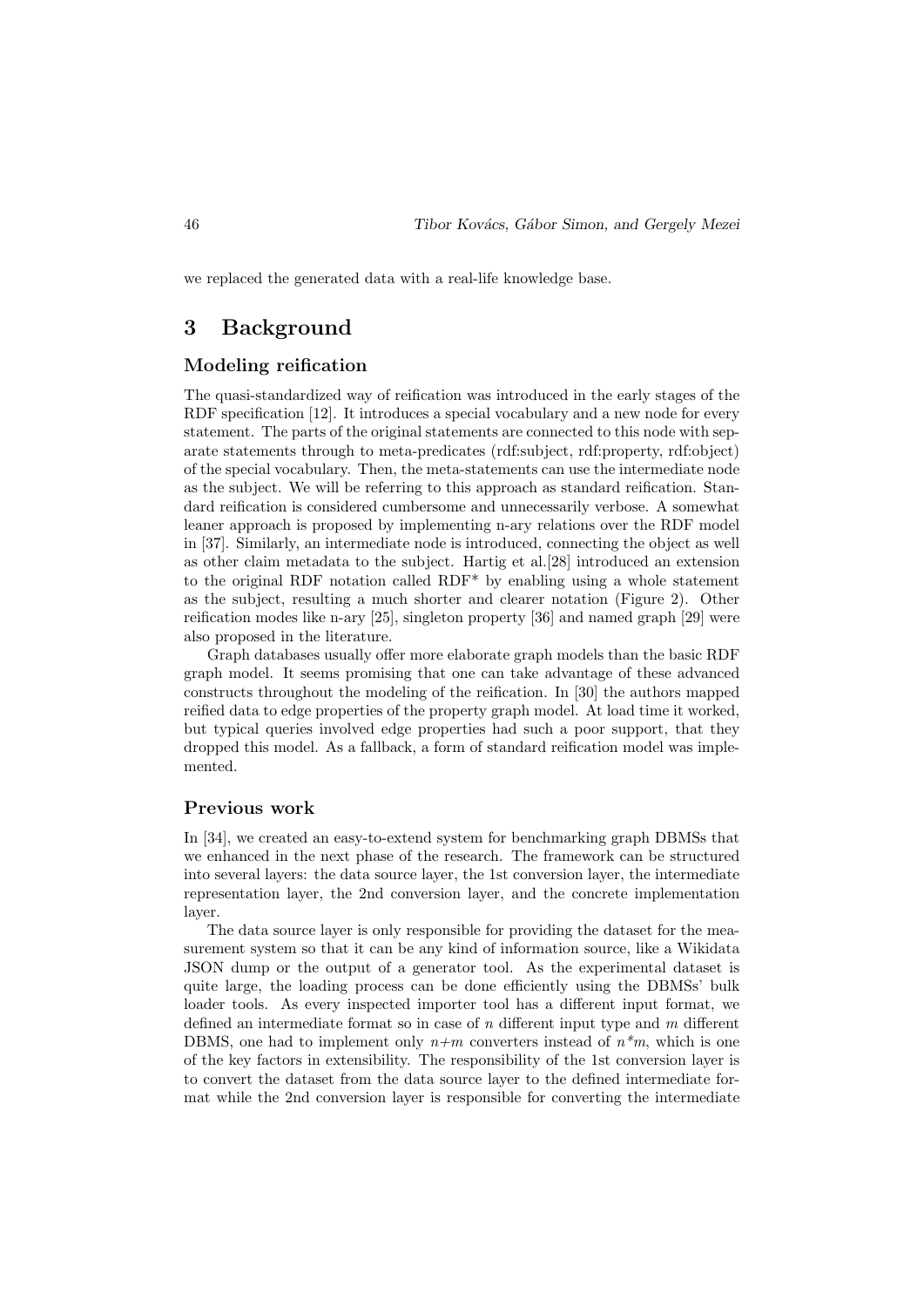format dataset to the format expected by the DBMS specific import tool. When the dataset is loaded to a system, it goes into the concrete implementation layer.

For this infrastructure, we defined a unified measurement workflow in [34] for every DBMS-model pair: (i) every data from previous measurement (if any) must be deleted (ii) the source data must be converted to the intermediate format (iii) the data in intermediate format must be converted to the concrete loader format (iv) the dataset must be loaded into the DBMS (v) the queries must be converted to the current language-reification model representation (vi) the queries must be executed, measured and the results must be collected.

## 4 Experimental Setting

#### Dataset

As we wanted to compare our results with the ones in [30], we used the same Wikidata JSON dump from January 2016. This dataset holds a massive knowledge base with 67 million statements. Wikidata highly encourages to back up the statements with references, hence reification is used extensively. As of December 2018, Wikidata holds 1.48 billion references for 654 million statements [18].

#### Workload

For the same comparability reasons, we similarly generated the so-called atomiclookup queries as in [30]. This simple query generation technique is based on the atomic parts of a single reified statement: the three parts of the base statement, with the property and the object of the metastatement. We generate a query by for each statement part either fill it with a fixed value or define it as a variable to project. As a result, we get 32 different query patterns. One of these patterns is explained in Figure 1.

#### Reification models

Throughout our research, we examined three different reification techniques: (i) the property graph representation which encodes the qualifiers as edge properties, (ii) the standard reification, and (iii) the n-ary relation models which introduce a new node per each statement. Figure 2 depicts these models.

As opposed to [30], we did measurements using the property graph model since we wanted to compare the level of support between different graph database implementations. Edge properties look like a straightforward way to encode the reified claims. However, a reification claim referring to a resource would be an edge between an edge and a node resulting in an invalid graph model. One has to encode this kind of reference as an edge property with simple literal value referencing the identifier of the resource. Additionally, reification claims can reference multiple objects, e.g., a statement can be backed up by multiple sources. In that case, the edge property value would be a collection of identifiers.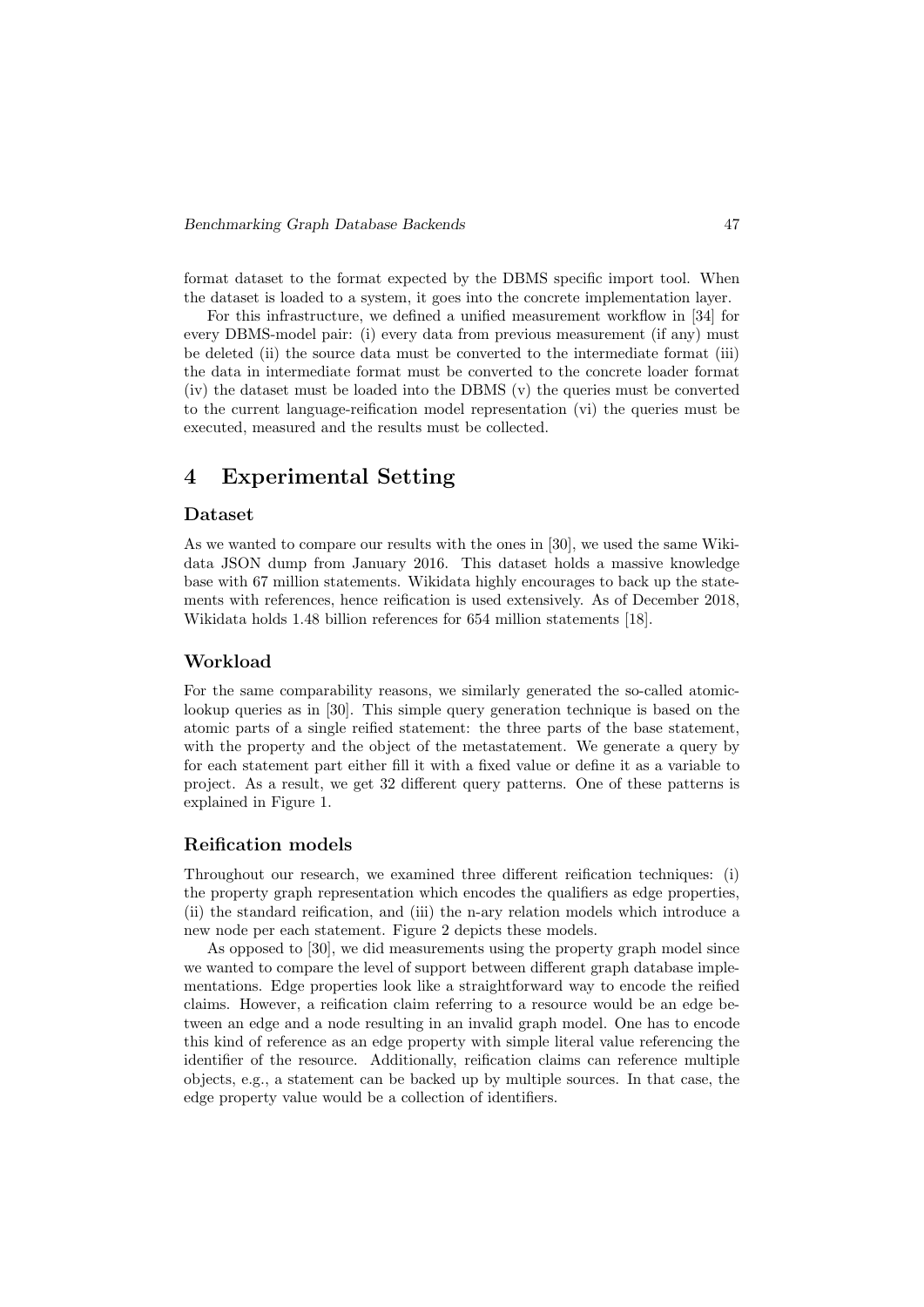

Figure 1: A reified statement has five parts: subject (sub.), predicate (pred.), object (obj.), qualifier type (qual. t.) and qualifier value (qual. v.), therefore the variability of this kind of statements can be described with five digit binary patterns, like 11010, where the first digit represents whether the subject part has a concrete value  $(1)$  or it is a variable  $(0)$ , the second digit represents the same for the predicate part etc. in the previous exact order. This figure demonstrates the pattern 11010. The second and fourth numbers are 1, as they are bound to concrete values: the subject is a resource with id Q123, the predicate is P394, and the qualifier type is P16. The object and the qualifier value parts are variables. The example can be interpreted as follows: What values have the resource Q123 for property P394 and what values have these claims for property P16?

#### Database implementations

In the current phase of the research, we selected three systems for the following reasons:

(i) We have chosen Blazegraph [1] database engine as a measurement subject, as its customized version currently serves [17] as a backend for Wikidata Query Service (WDQS)[16]. The primary model of Blazegraph is RDF, while SPARQL endpoint is offered for query purposes. These features make Blazegraph closely related to triple stores. However, the RDF model can be viewed and queried as property graph through Blazegraph's Apache Tinkerpop implementation [2].

(ii) The open source GDB called Titan [14] was the first pick for the WDQS backend role, but was dropped eventually due to governance changes and the high risk of abandonment. Later, the source code of Titan was forked, and JanusGraph [7] was born. This database implements almost all of its functionalities through the integration of other technologies; it supports various storage options [8] (e.g., BerkeleyDB, Apache Cassandra, Apache HBase) while utilizing Apache Tinkerpop as property graph engine.

(iii) Neo4j [40] was chosen, as it is currently considered one of the most popular graph database [3]. It is based upon the property graph model and supports the Tinkerpop stack and its Gremlin query language. Besides Gremlin, it defines its own declarative query language, called Cypher.

We did not examine every implementation-reification model pair for our experiments. We did not apply the property graph model on Blazegraph, as its primary model is RDF, it would map the edge properties (only available through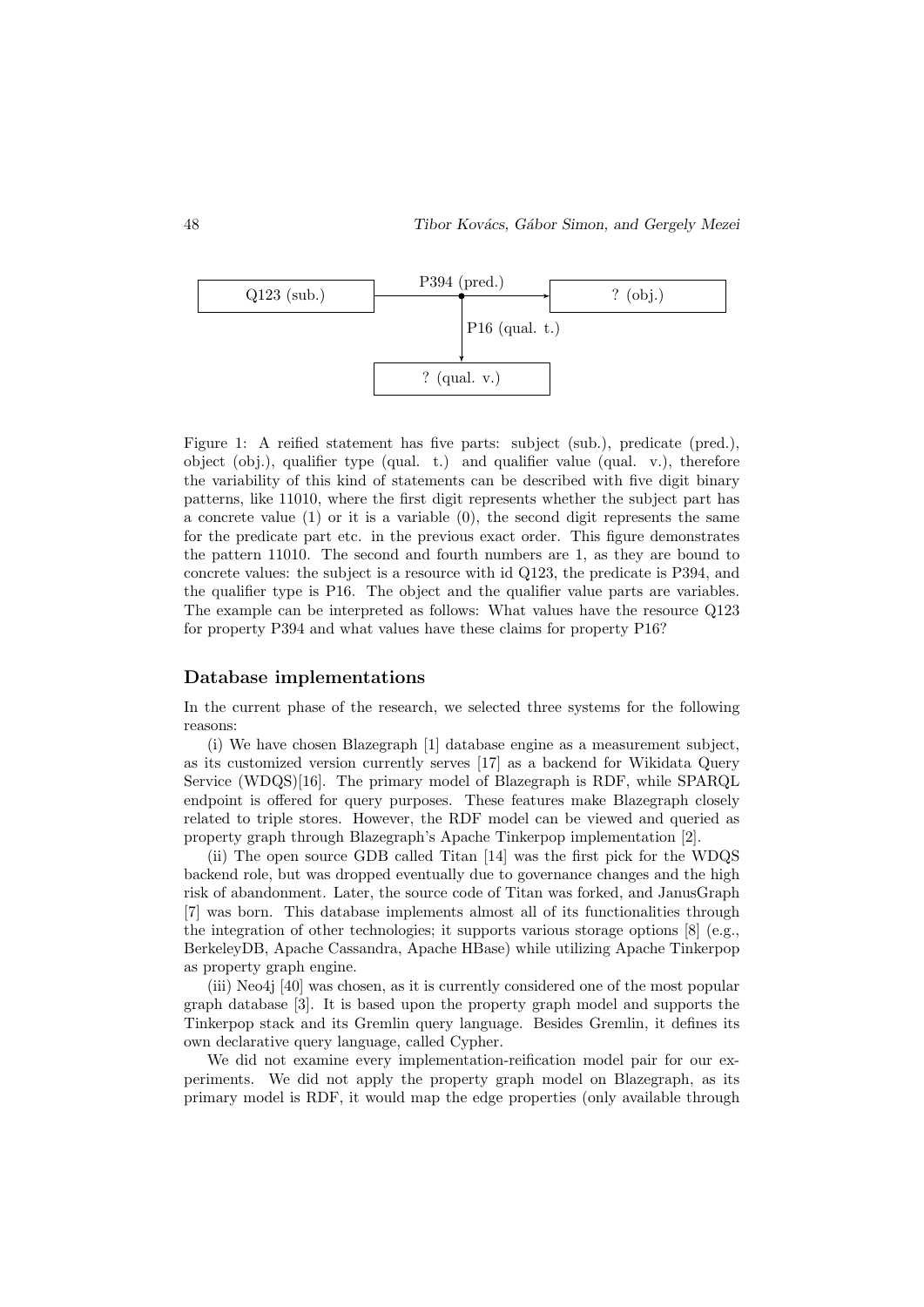

Figure 2: Visual representation of the different reification models. The first one is the property graph model, below that the standard model and finally the n-ary reification model.

the Tinkerpop interface) to RDF constructs. We did not utilize the RDF\* notation support of Blazegraph. Moreover, the standard model was not measured on JanusGraph due to the extremely slow loading process. Table 1 summarizes the implementation-dependent measurement configurations.

We have investigated other GDBs as well, such as Grakn [4], OrientDB [10] and Gremlin API of Azure Cosmos DB [6], but we encountered a few difficulties during the modeling and loading phase. The primary cause of the problems was that these systems hardly support having multiple different values of the same property in a node or we did not find any available documentation on how to bulk load them into a database. OrientDB is a multi-model database; its earlier version was benchmarked as a GDB, e.g., in [32], but not with a real-life KB workload. Grakn and Cosmos DB's Gremlin are quite newcomers without any previous involvement in a significant benchmark effort in the academic literature.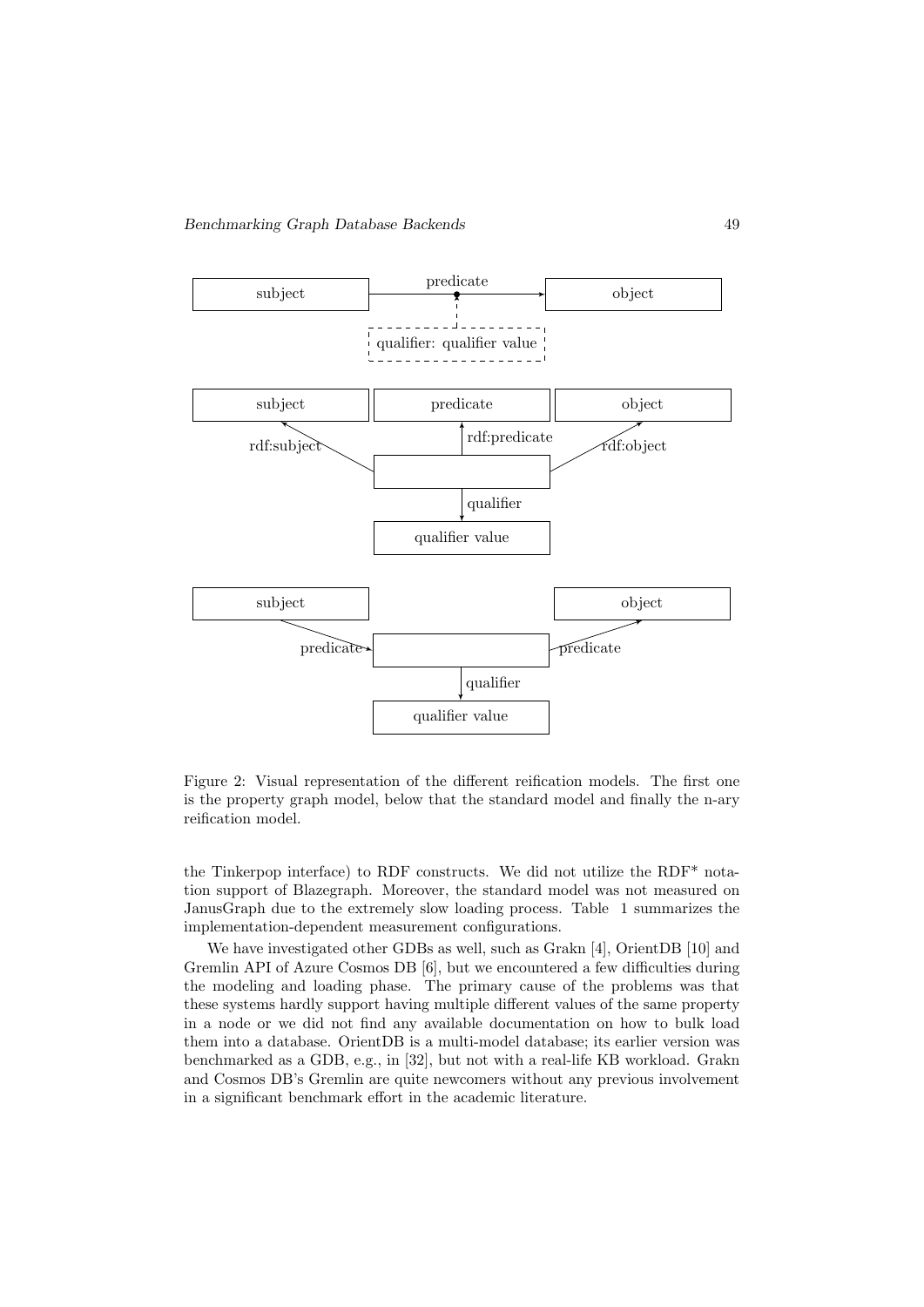| Impl.      | Version | Model         | Reification modes | Query language |
|------------|---------|---------------|-------------------|----------------|
| Neo4i      | 3.3.3   | Prop. graph   | Prop. graph       | Cypher         |
|            |         |               | Standard          |                |
|            |         |               | N-ary             |                |
|            |         |               |                   |                |
| Blazegraph | 2.1.4   | RDF (primary) | Standard          | SPARQL         |
|            |         | TinkerPop     | N-ary             |                |
|            |         |               |                   |                |
| JanusGraph | 0.2.0   | TinkerPop     | Prop. graph       | Gremlin        |
|            |         |               | N-ary             |                |

Table 1: Overview of database configurations

In order to ensure the correctness of the results, the dataset is converted to the natively supported graph format of a system during the conversion processes, for example, we introduced edge and node properties in case of Neo4j and JanusGraph, RDF triples in case of Blazegraph. This means that every database worked with its native graph format, so the source of the dataset (a knowledge graph) is basically irrelevant.

#### Installation environment

We provisioned separate virtual machine (VM) instances in the Azure public cloud for every GDB implementation. All VMs had a size of Linux  $E4s$  v3. They were configured with Intel XEON E5-2673 v4 processor containing 4 virtual CPU cores that support Intel Hyper-Threading Technology and 32 GiB of memory. A 64 GiB SSD was used as storage for the Ubuntu 16.04 LTS operating system and the particular DBMS. As the dataset had to be stored more times simultaneously—for example, during the conversions the source and the result dataset existed together at the same time—we added another SSD with 512 GiB capacity to store the dataset and the temporary files.

Besides the concrete DBMS implementation, we installed the Java and .NET Core runtime environments on all VMs. Even though the hosting environment is the same for the different DBMSs, the configuration of the systems can have a massive impact on their performance. As every investigated system is Java-based, we specified a uniform 20 GiB heap size for each system. On any other settings, we used their default configurations like [30] did.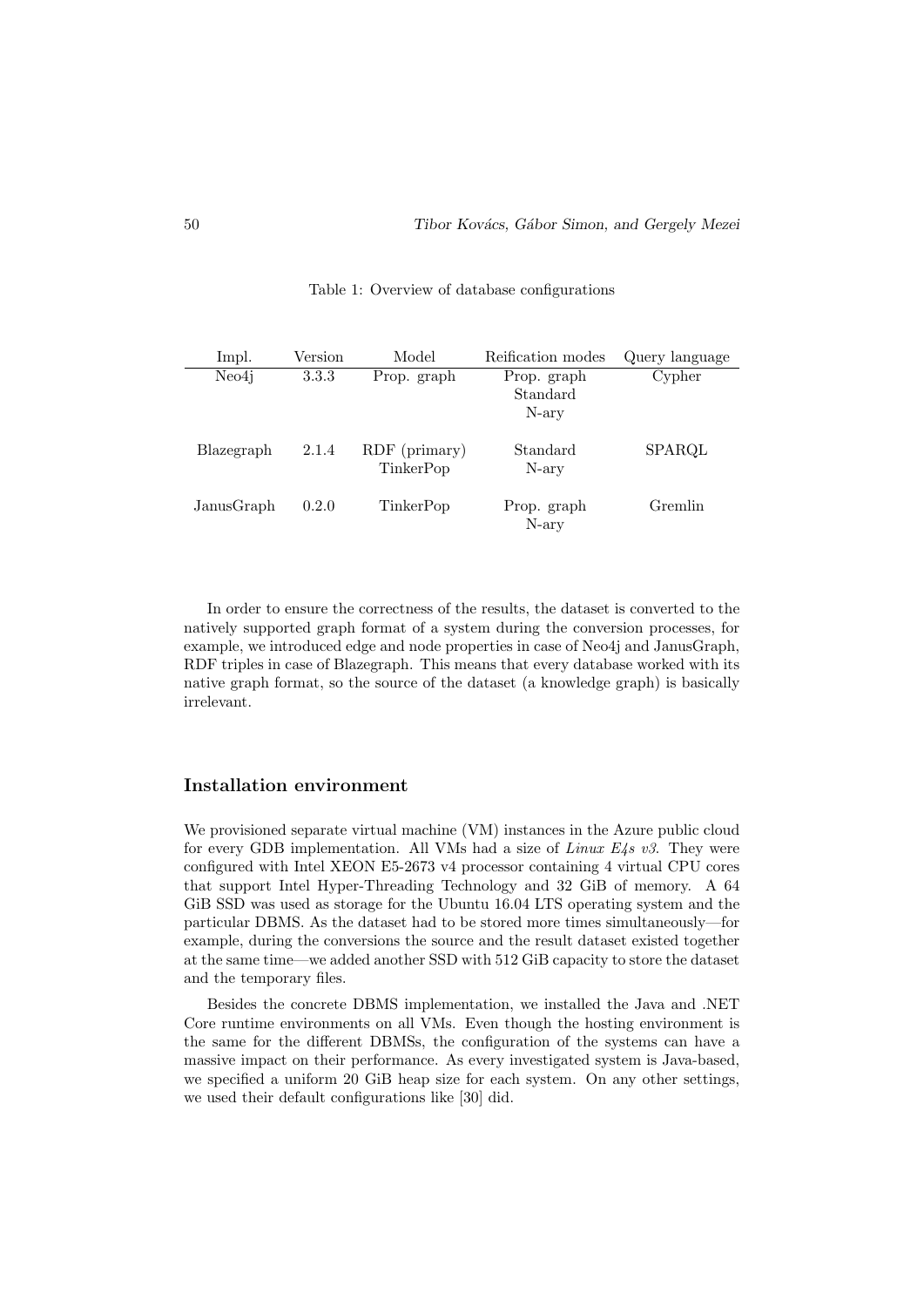#### Measurement workflow

In this benchmark, we basically used the same measurement workflow described previously. The initial step was to delete all data that remained after the previous run. In the first phase, we transformed the decompressed JSON data to the import format of the concrete DBMS's import tool. After the transformation, we loaded the newly created dataset into the database. Finally, our tool inserted the previously random selected variable bindings into the query templates, measured the execution times and collected the mean query times. This workflow is depicted in Figure 3.



Figure 3: Overview of the measurement workflow

While in [34] we used a custom dataset generator to artificially create the dataset for our benchmarks, in this paper we replaced this component with a Wikidata JSON dump. For that reason, the 1st conversion layer had to be reimplemented as well, as the conversion between the data source and the intermediate representation is the responsibility of this layer.

In this paper, we present the measurements of a DBMS that we did not benchmark in [34], so we added a new component to the 2nd conversion layer that converts the dataset from intermediate representation to the format expected by the new DBMS's data loader tool. With the help of the intermediate representation layer, every other component could be reused in our new benchmark without nearly any modification.

Every query pattern (except the one without any variable) was run with ten different variable bindings. The *n*th query pattern  $(q_n)$  supplied with the *mth* variable binding for it  $(b_{n,m})$  forms the runnable query  $q_{n,m}$ . The values of the variables were randomly selected from the dataset in such a way that every query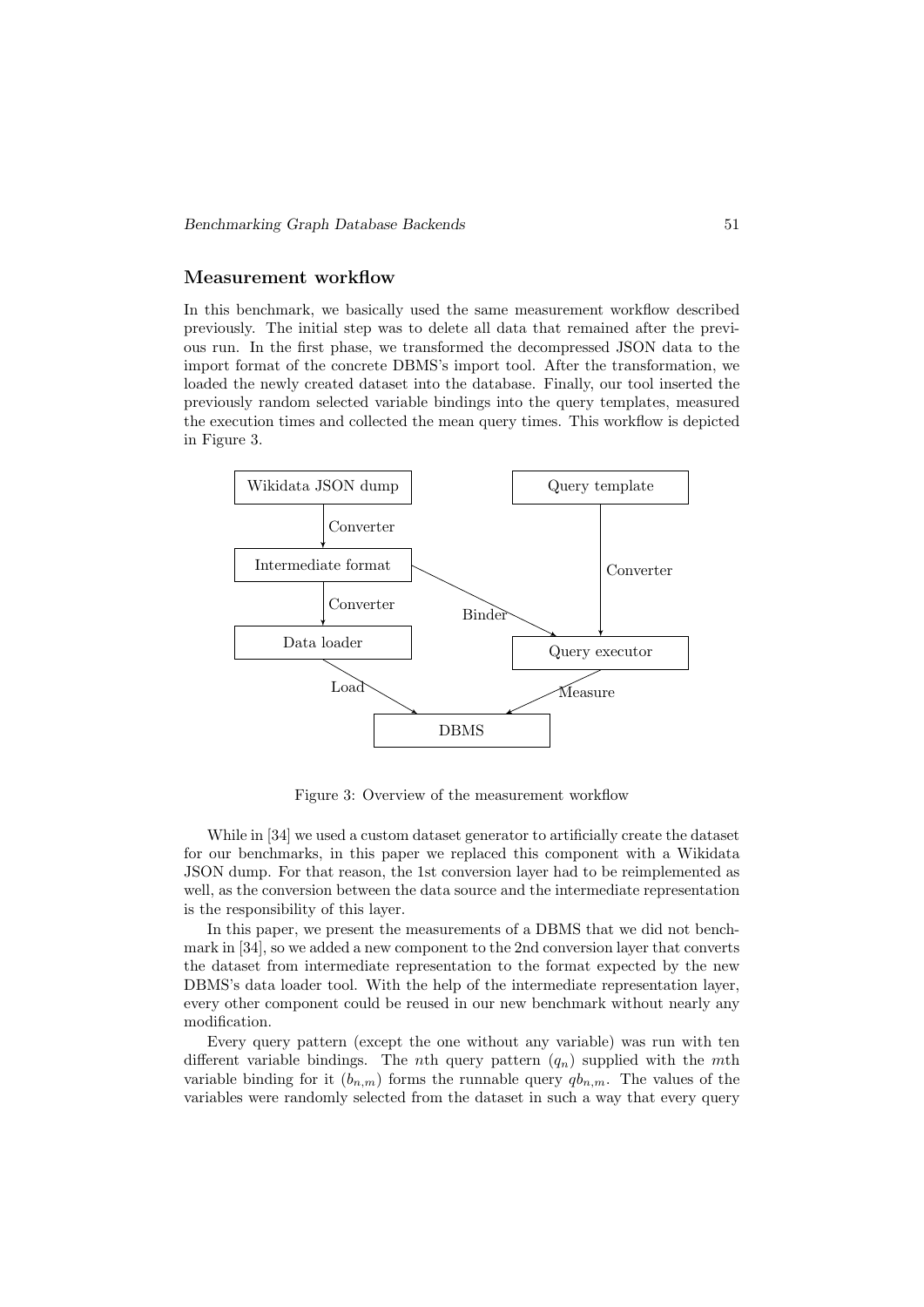would have a non-empty result set. To avoid first-time run transient phenomena, we ran all of the queries two times on every DBMS-encoding pair. In the beginning, we did not apply any time limit during the measurements, the first queries run by Neo4j were manually terminated after more than 15 minutes as the two runs would have taken more than a week continuous execution time based on our estimations. Afterwards, we set a query time limit to one minute, just like in [30] and in [34].

The workflow of the measurement phase consisted of the following steps (in this order): we applied the first bindings to the 32 query patterns  $\{q_1, \ldots q_{32}\}\,$  then run the set runnable queries of  $\{qb_{1,1}, qb_{2,1}, ... q_{2,1}\}$ , limiting each query separately to one minute. Then, we proceeded the same way with the remaining nine variable sets  $\{qb_{1,2}, qb_{2,2}, ... qb_{32,2}, qb_{1,3}, ... qb_{1,10}, ... qb_{32,10}\}.$  When the execution of all the runnable queries completed, the DBMSs were restarted to remove every memory content that could distort the results for the later runs. Finally, we made a second run by repeating the whole process with exactly the same pattern-binding combinations. The average response time values on the figures are calculated as the average of the twenty results for a given query pattern: the response times of the ten different variable bindings, i.e., the results from  $\{qb_{i,1}, qb_{i,2}, \ldots qb_{i,10}\}$  for query pattern i—from the two separate runs. When a query had to be terminated because of the time limit, it was counted as 60 sec (actual time limit) in the average.

### 5 Results

Despite its popularity, Neo4j was the least performant system—in lots of cases by far compared to the other systems, as every query must have been terminated due to the time limit. We got these timeouts irrespective of the reification model. This experience is in line with [30] and [34].

We examined some of the query plans, and we found that the main reason for the poor performance is the lack of proper optimization. In some cases, we experienced that even though there were concrete nodes in the graph pattern to match, the pattern matching and the graph traversal started from variable nodes and the concrete information was used only in later phases. We investigated the usage of so-called planner hints [11]—adding explicit directions to the query optimizer into the query—but it resulted in performance improvements only in some cases. Furthermore, even the official documentation does not consider it as a general optimization technique [11].

The diagrams in Figure 4 show the results we got after measuring the performance of the Blazegraph. In contrast with Neo4j, most of the queries terminated before the time limit; only the most general patterns reached the one-minute timeout—the ones with only the qualifier part bound.

As can be seen in the diagram, there is no significant difference between the performance of the standard and the n-ary reification models. The results show that the two models do not just perform similarly, but they react almost the same way to the changes in the query patterns as it can be seen between 00100 and 00110 and in 01100.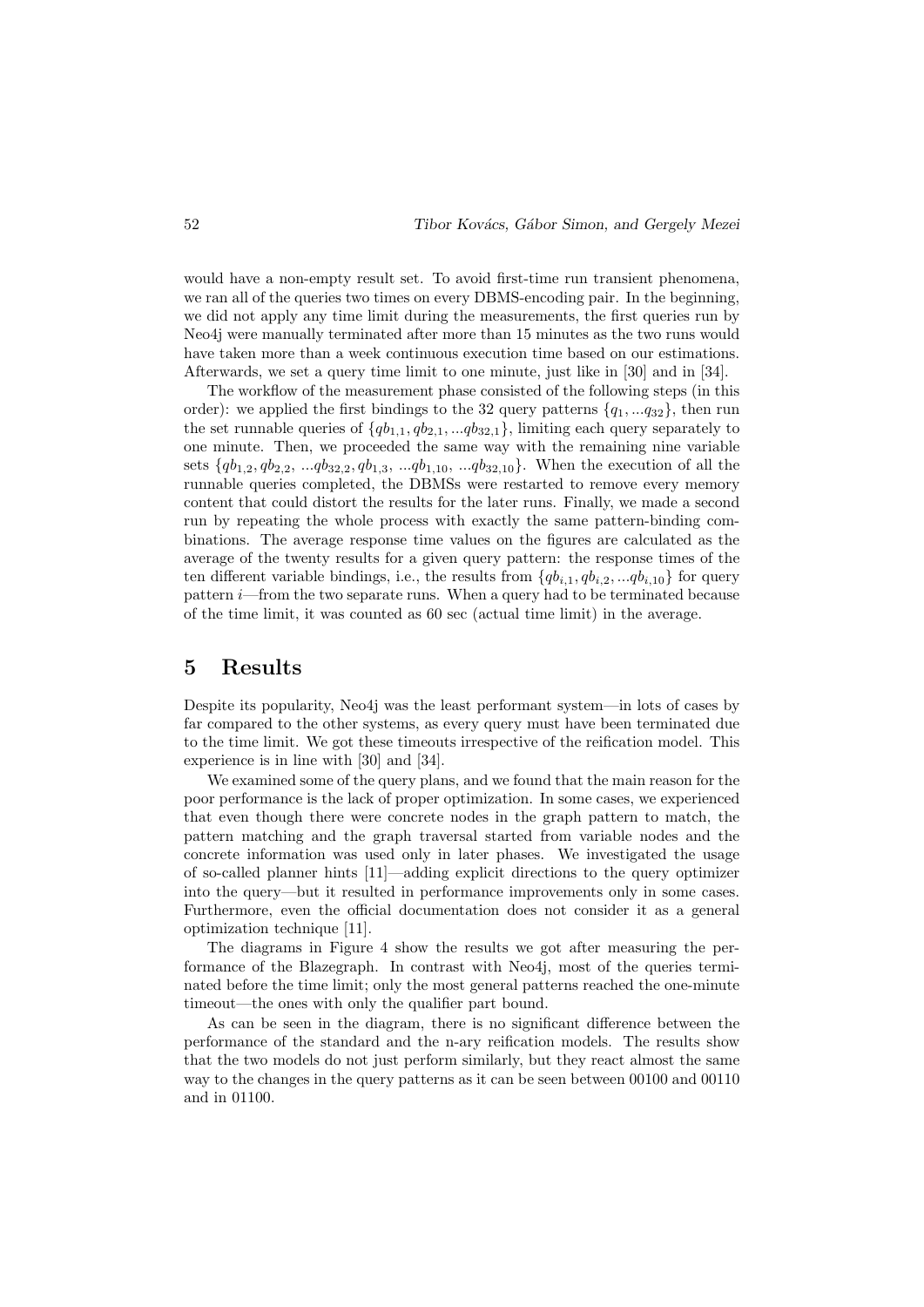

Figure 4: Blazegraph query mean response times for the standard (solid) and n-ary (dashed) models.

Even though the performance of the two models was quite similar, the n-ary model has an advantage against the standard model: it requires one less node to represent a statement, so on more massive datasets (like Wikidata), it requires significantly less storage space than the standard model.

Looking at the figure, it is quite conspicuous that there is a significant break in the middle of the graph. We have found that—in case of using Blazegraph—the most important factor that affects the elapsed time of an atomic-lookup is whether the subject (the starting point of the traversal) is concrete or not. Concretizing the subject means a significant performance boost, which suggests that Blazegraph pattern matching engine can perform reasonably well only if the graph traversal and the edge are pointing to the same direction.

One can see that the execution times continuously decreased before and after this gap as well. This constant performance improvement can be the result of the declarative nature of the SPARQL language, whose execution can be optimized using the up-to-date DB statistics in the more and more concrete queries.

Figure 5 shows the mean query response times of JanusGraph. One can see that there are fewer patterns in the diagrams, the ones ending with 01 are missing. That is because we encountered some difficulties in translating these queries into Gremlin queries. We tried using the proper Gremlin Has step variant in a couple of ways to filter the traversal according to the \*01 patterns, but all of these queries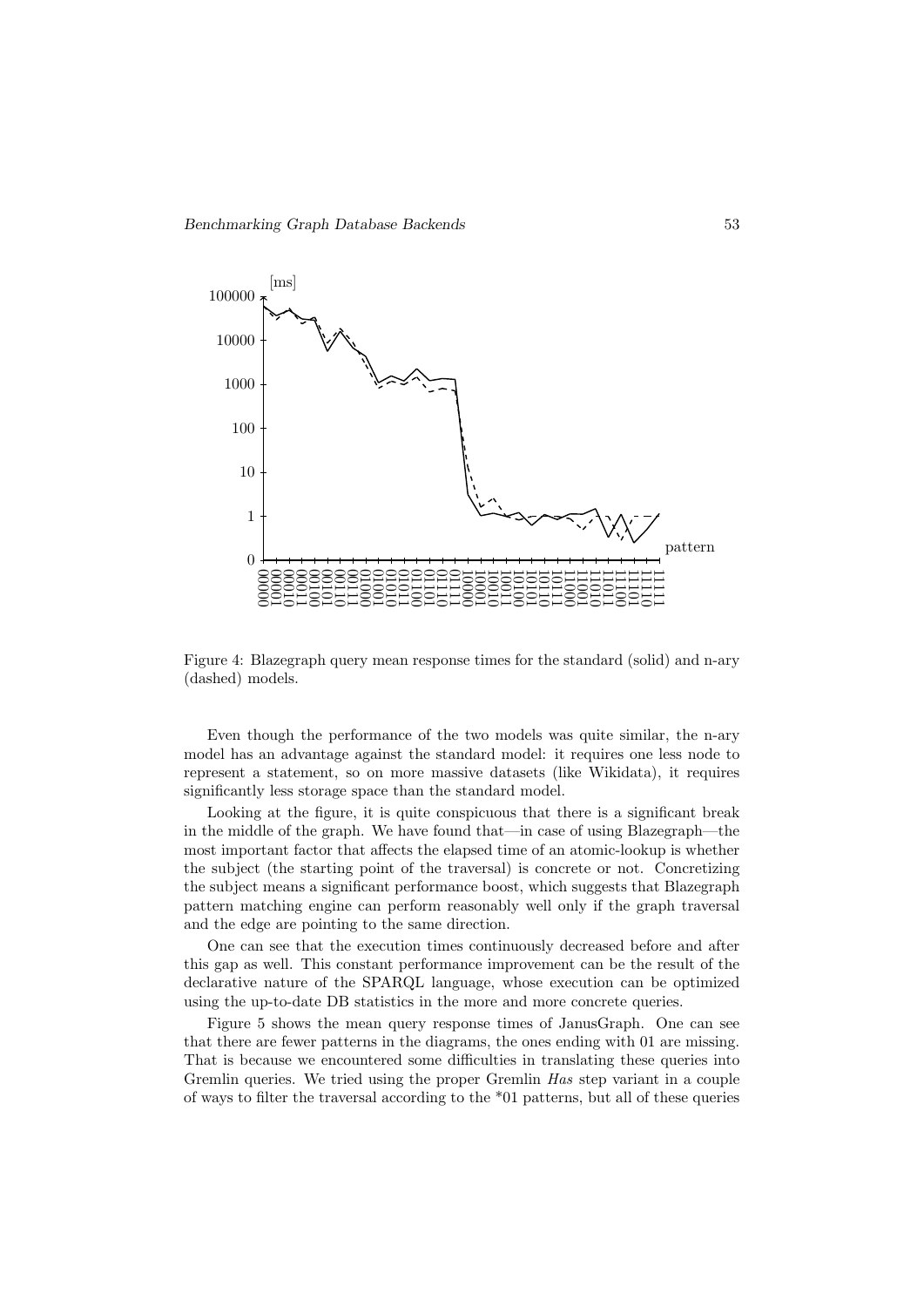

Figure 5: JanusGraph query mean response times for the n-ary (solid) and property graph (dashed) models.

returned with an empty result set. As we could not figure out why did this happen, eventually we removed these patterns from the measurement of JanusGraph.

This system also performs much better than Neo4j in most cases, but its query characteristic for atomic-lookups shows some similarities but also some fundamental differences with Blazegraph's. In case of both of these systems, the queries had to be terminated because of reaching the timeout only in the most general query patterns. While the n-ary model on JanusGraph timeouts on the patterns containing only qualifier information—like Blazegraph—, the queries with property graph model terminated before the time limit only when the query presented any type of concrete node information.

One can see that both systems have notable performance steps, but it emerges in a much more visible way in the case of JanusGraph. The n-ary model has a significant step at 00100 and two more small steps at 01000 and 11000. From that result, we concluded that the key factors that determine the performance of JanusGraph and n-ary model are the existence of concrete nodes but in contrast with Blazegraph, binding a concrete value to the predicate can result in much shorter response times. This DBMS-model pair can be ideal for queries containing edge information only, where it outperformed any other investigated system-model pairs.

The property graph model has a similar query characteristic to Blazegraph, as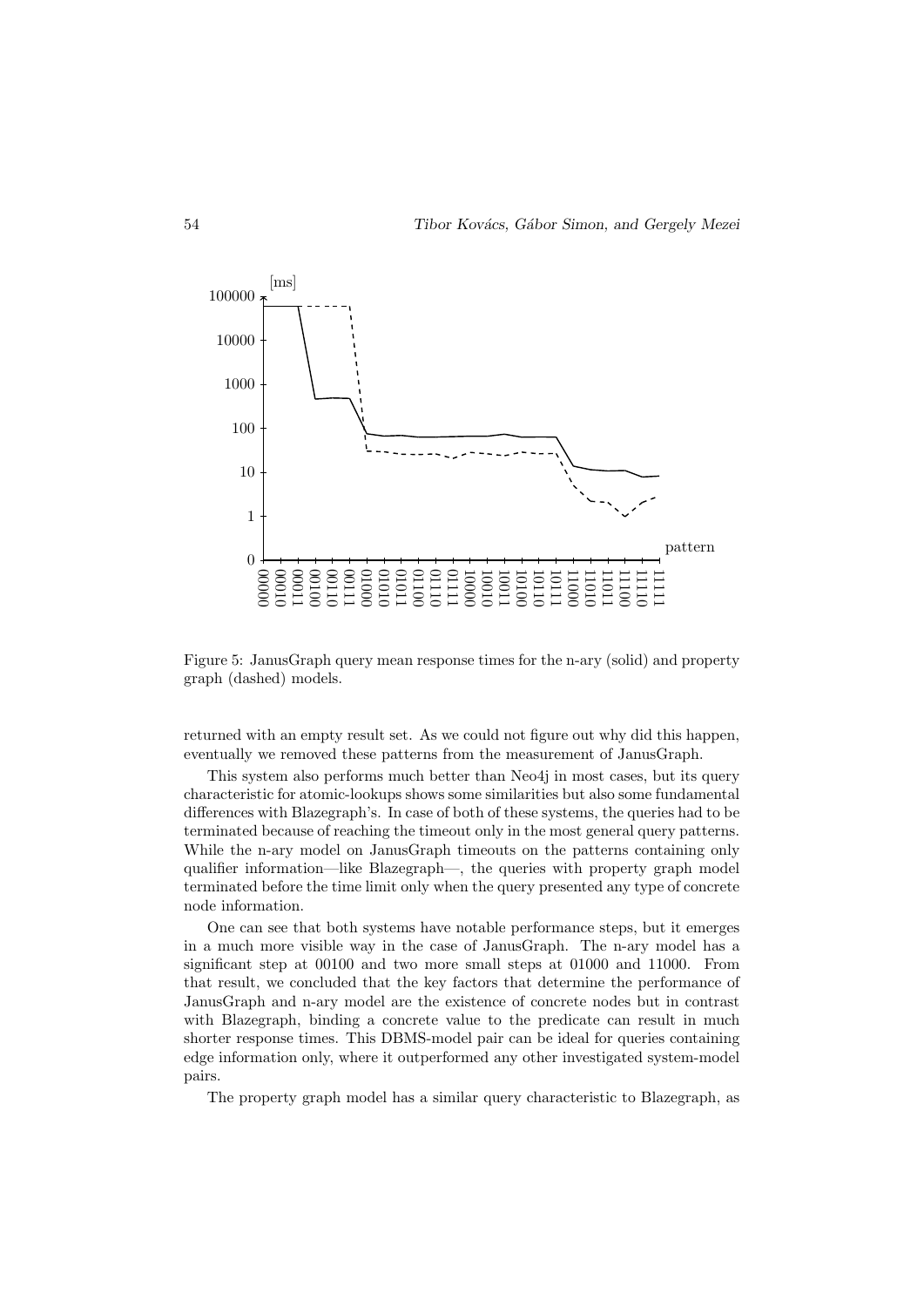it has its large performance step, where any kind of node information is presented in the query. In these cases, even though it performs significantly better than the n-ary model, it is much slower than Blazegraph. As the Blazergaph queries performed better for every query pattern than JanusGraph with property edge, we do not recommend using this pair in a real-life application.

Another interesting phenomenon is that the performance is almost constant between the steps on both models. This can be explained by the imperative kind of the Gremlin query language, as it gives a relatively small space to the optimizer to improve the query plans.



Figure 6: Comparing the results of the three investigated DBMSs in case of n-ary model: Neo4j (dotted), Blazegraph (dashed), JanusGraph (solid).

Based on the comparison of three measured systems on the only common reification model (Figure 6), one can come to the conclusion that Blazegraph offer the lowest response times if the subject part of the query is specified, otherwise Janus-Graph outperforms all its competitors. Furthermore, neither of the systems could efficiently answer the questions that contain only qualifier information.

## 6 Conclusions and Future Work

In our work, we examined the performance of several graph database implementation — reification model pairs. We used a real-life knowledge base as dataset and simple atomic lookup queries as workload. Although the graph models offered by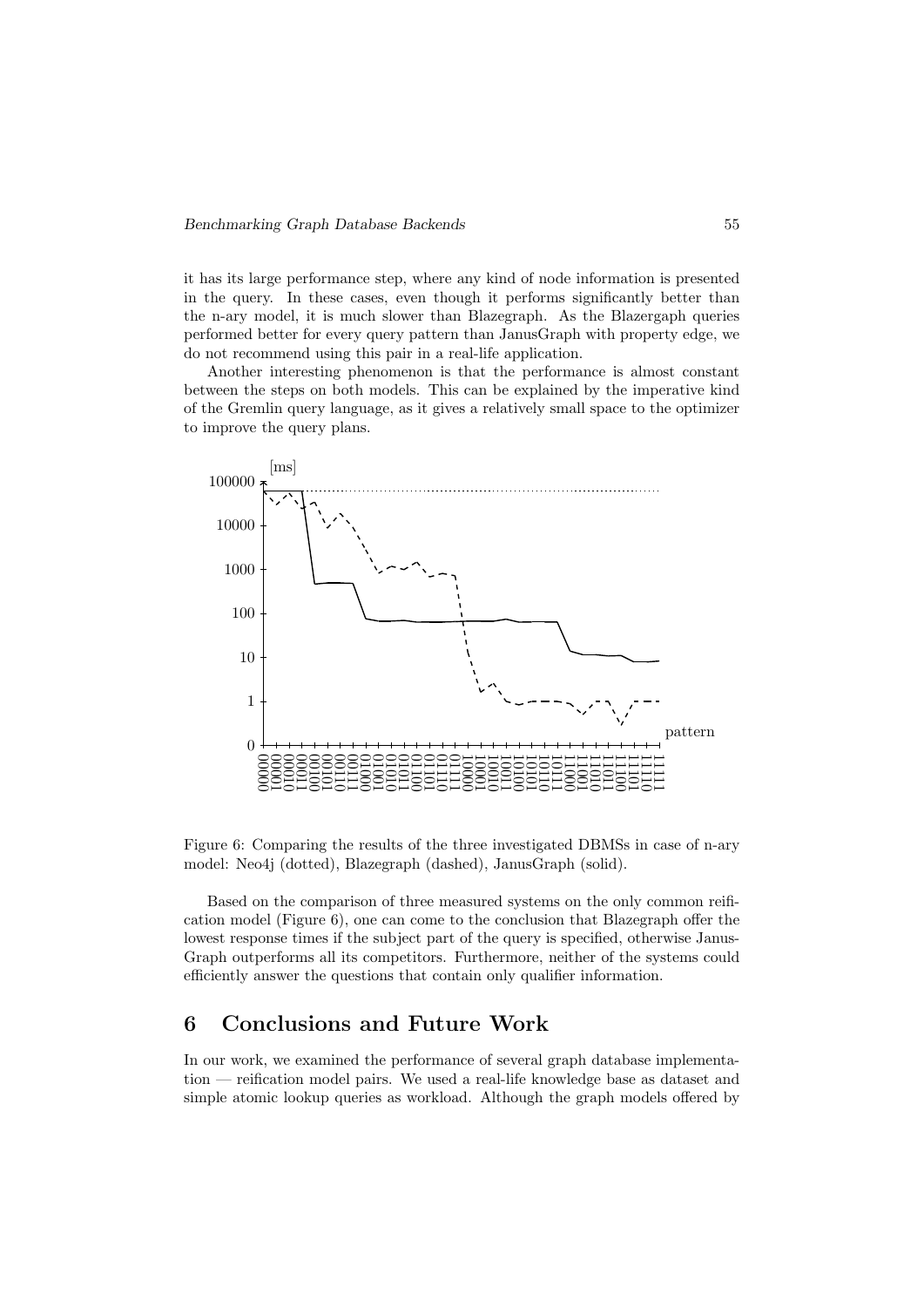GDBs seem rather suitable for knowledge graphs at first, one can hit quite a few limitations with datasets utilizing reification heavily. The direct, straightforward encoding of reified claims often resulted in a subpar performance as they relied on unoptimized features. In that manner, databases specialized to store knowledge models (e.g., RDF-based stores) and with the dedicated support of modeling reification clearly have advantage over general-purpose GDBs.

We concluded that the execution times depend heavily on both the query pattern and the system-encoding pair. The general tendency is that the less node variable a query has, the faster its execution is. Event though as the results show, the execution times slightly depend on the selected representation model, its impact is far less than the DBMS implementation used.

Based on the overall average query times measured, the best performance for this kind of workload can be reached by using Blazegraph with either n-ary or standard encoding. Considering other factors than performance, our choice would be Blazegraph with n-ary representation, as this representation has lower storage footprint.

As every benchmark, our work has its limitations. In the current phase, we had to apply several constraints, for example on the workflow, on the measured configurations or on the used query languages. Currently, we are working on relaxing these constraints. Our measurements were limited to atomic-lookup queries, but in the future, we plan to investigate the performance of the DBMS's on a more real-life workload. To achieve this, we are analyzing the most frequently used query patterns provided by the Wikidata query service. Once we get these statistics, we can compose a query set that can simulate nearly real-life questions. Using these queries, we can measure the performance of the implementation-model pairs on a realistic load, which will give a better view on when and how to use these systems.

In the current phase of our work, we analyzed the query execution results and some of the obtained query plans to find out why does a query run slowly while others are fast. In the future, we are planning to make some deeper analysis, even at the implementation level, as most of these systems are open-sources.

As we introduced the use of an intermediate representation in the conversion phase, the measurement system can be extended effortlessly. Thus, we are planning to involve other databases, like Grakn [4], Azure CosmosDB [6] or HypergraphDB [5]. We are also planning the investigate other (even system specific) reification techniques such as the general singleton property [29] approach or the RDF\* mode of Blazegraph [28].

Furthermore, we are planning to introduce the query language as a new dimension in the future. Until now, we investigated only the "native" language of a DBMS, even though they usually support more than one, for example, Blazegraph supports Gremlin. We are planning to measure the same database with different languages (if possible) to determine how much influence does it have on the performance. This may answer a couple of open questions, like whether the declarativity of a language or the language itself has any impact on the performance of these systems.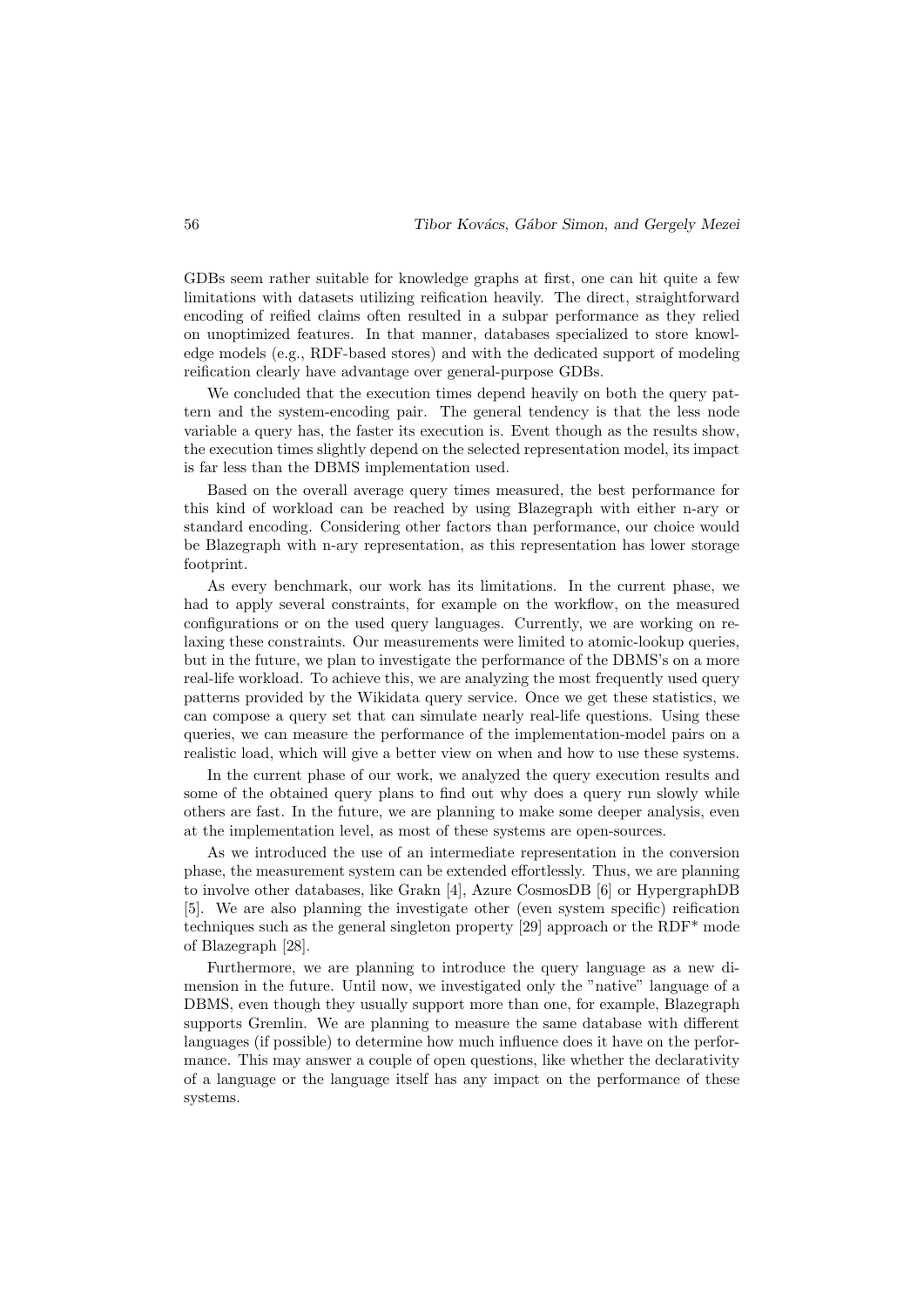## Acknowledgments

The project was funded by the European Union, cofinanced by the European Social Fund (EFOP-3.6.2-16-2017-00013). Cloud computing resources were provided by a Microsoft Azure for Research award.

## References

- [1] Blazegraph products. https://web.archive.org/web/20171125161035/ https://www.blazegraph.com/product/. Accessed: 2018-03-13.
- [2] Blazegraph TinkerPop implementation. https://web.archive.org/web/ 20180611150556/https://github.com/blazegraph/tinkerpop3. Accessed: 2018-09-09.
- [3] DB-Engines ranking of graph DBMS. https://web.archive.org/web/ 20180911002043/https://db-engines.com/en/ranking/graph+dbms. Accessed: 2018-03-13.
- [4] Grakn.AI the knowledge graph. https://web.archive.org/ web20180918085112/http://www.grakn.ai/grakn-core. Accessed: 2018- 08-02.
- [5] HypergraphDB a graph database. https://web.archive.org/web/ 20180809121925/http://hypergraphdb.org/. Accessed: 2018-08-02.
- [6] Introduction to Azure Cosmos DB: Graph API. https://web. archive.org/web/20180911002034/https://docs.microsoft.com/enus/azure/cosmos-db/graph-introduction. Accessed: 2018-08-02.
- [7] JanusGraph. https://web.archive.org/web/20180919165133/http:// janusgraph.org/. Accessed: 2018-03-13.
- [8] JanusGraph storage backends. https://web.archive.org/web/ 20180209145536/http://docs.janusgraph.org:80/latest/storagebackends.html. Accessed: 2018-03-13.
- [9] Linked Data Benchmark Council. https://web.archive.org/web/ 20181228154821/http://ldbcouncil.org/. Accessed: 2018-08-06.
- [10] OrientDB. https://web.archive.org/web/20181016165245/https:// orientdb.com. Accessed: 2018-12-07.
- [11] Planner hints and the USING keyword. https://web.archive. org/web/20180206081105/http://neo4j.com:80/docs/developermanual/current/cypher/query-tuning/using/. Accessed: 2018-08-03.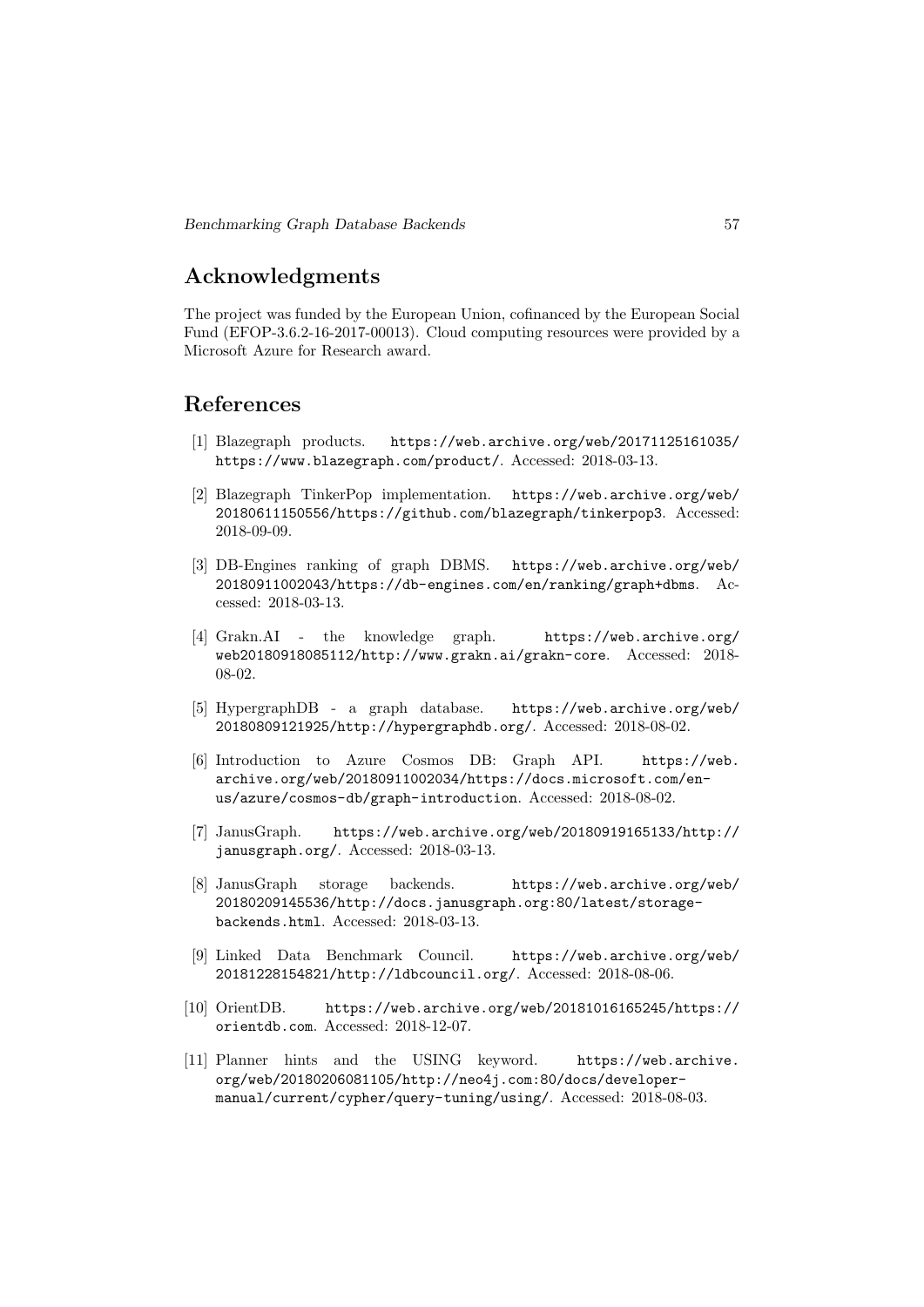- [12] RDF schema 1.1 reification vocabulary. https://web.archive.org/web/ 20180920184035/https://www.w3.org/TR/rdf-schema/. Accessed: 2018- 08-06.
- [13] TinkerPop3 documentation. https://web.archive.org/web/ 20180923130832/http://tinkerpop.apache.org/docs/3.3.3/. Accessed: 2018-08-06.
- [14] Titan Graph Database. https://web.archive.org/web/20180910214447/ http://titan.thinkaurelius.com/. Accessed: 2018-09-09.
- [15] What is RDF triplestore? https://web.archive.org/web/ 20170506152814/http://ontotext.com:80/knowledgehub/fundamentals/ what-is-rdf-triplestore/. Accessed: 2018-09-11.
- [16] Wikidata Query Service. https://query.wikidata.org/. Accessed: 2018- 09-09.
- [17] Wikidata Query Service user manual. https://web.archive.org/web/ 20180917181601/https://www.mediawiki.org/wiki/Wikidata\_Query\_ Service/User\_Manual. Accessed: 2018-09-09.
- [18] Wikidata statistics dashboard for references. https://grafana.wikimedia. org/d/000000182/wikidata-datamodel-references?orgId=1&from= 1514836723618&to=1543694323619. Accessed: 2018-12-11.
- [19] Angles, Renzo. A comparison of current graph database models. In Proceedings of the 2012 IEEE 28th International Conference on Data Engineering Workshops, ICDEW '12, pages 171–177, Washington, DC, USA, 2012. IEEE Computer Society. DOI: 10.1109/ICDEW.2012.31.
- [20] Angles, Renzo, Prat-Pérez, Arnau, Dominguez-Sal, David, and Larriba-Pey, Josep-Lluis. Benchmarking database systems for social network applications. In First International Workshop on Graph Data Management Experiences and Systems, GRADES '13, pages 15:1–15:7, New York, NY, USA, 2013. ACM. DOI: 10.1145/2484425.2484440.
- [21] Cyganiak, Richard, Wood, David, Lanthaler, Markus, Klyne, Graham, Carroll, Jeremy J, and McBride, Brian. RDF 1.1 concepts and abstract syntax. W3C recommendation, 25(02), 2014.
- [22] Duan, Songyun, Kementsietsidis, Anastasios, Srinivas, Kavitha, and Udrea, Octavian. Apples and oranges: A comparison of RDF benchmarks and real RDF datasets. pages 145–156, 01 2011. DOI: 10.1145/1989323.1989340.
- [23] Ehrlinger, Lisa and Wöß, Wolfram. Towards a definition of knowledge graphs. In SEMANTiCS, 2016.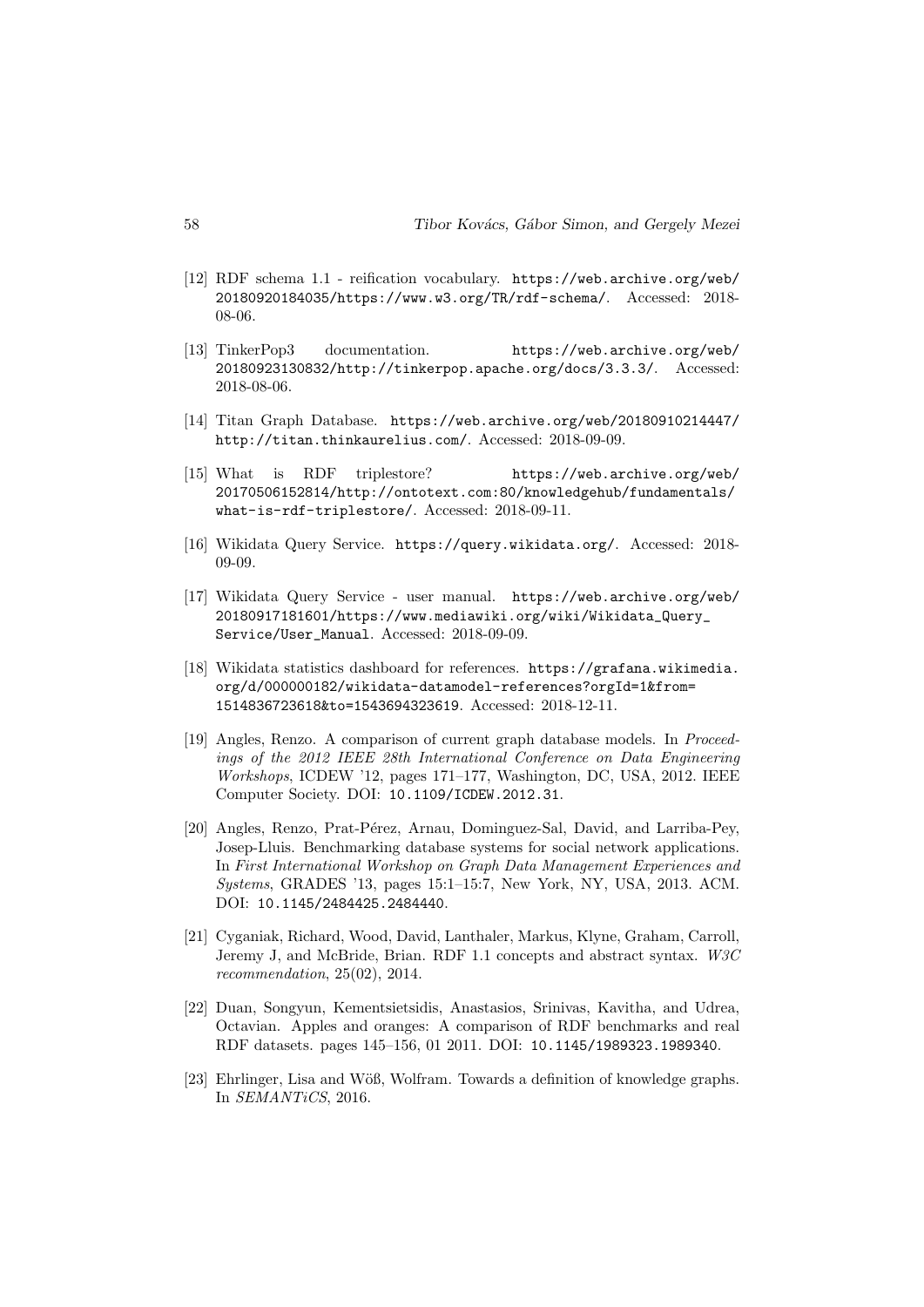- [24] Erling, Orri, Averbuch, Alex, Larriba-Pey, Josep, Chafi, Hassan, Gubichev, Andrey, Prat, Arnau, Pham, Minh-Duc, and Boncz, Peter. The LDBC social network benchmark: Interactive workload. In Proceedings of the 2015 ACM SIGMOD International Conference on Management of Data, SIGMOD '15, pages 619–630, New York, NY, USA, 2015. ACM. DOI: 10.1145/2723372.2742786.
- [25] Erxleben, Fredo, Günther, Michael, Krötzsch, Markus, Mendez, Julian, and Vrandečić, Denny. Introducing Wikidata to the linked data web. In Proceedings of the 13th International Semantic Web Conference (ISWC'14), volume 8796 of LNCS, pages 50–65. Springer, 2014.
- [26] Färber, Michael, Bartscherer, Frederic, Menne, Carsten, and Rettinger, Achim. Linked data quality of DBpedia, Freebase, OpenCyc, Wikidata, and Yago. Semantic Web, pages 1–53, 2016.
- [27] Harris, Steve, Seaborne, Andy, and Prudhommeaux, Eric. SPARQL 1.1 query language. W3C recommendation, 21(10), 2013.
- [28] Hartig, O. and Thompson, B. Foundations of an Alternative Approach to Reification in RDF. ArXiv e-prints, June 2014.
- [29] Hernández, Daniel, Hogan, Aidan, and Krötzsch, Markus. Reifying RDF: what works well with Wikidata? In Proceedings of the 11th International Workshop on Scalable Semantic Web Knowledge Base Systems (SSWS 2015), volume 1457 of CEUR Workshop Proceedings. CEUR-WS.org, 2015.
- [30] Hernández, Daniel, Hogan, Aidan, Riveros, Cristian, Rojas, Carlos, and Zerega, Enzo. Querying wikidata: Comparing SPARQL, relational and graph databases. In International Semantic Web Conference, pages 88–103. Springer, 2016.
- [31] Iosup, Alexandru, Hegeman, Tim, Ngai, Wing Lung, Heldens, Stijn, Prat-Pérez, Arnau, Manhardto, Thomas, Chafio, Hassan, Capotă, Mihai, Sundaram, Narayanan, Anderson, Michael, Tănase, Ilie Gabriel, Xia, Yinglong, Nai, Lifeng, and Boncz, Peter. LDBC graphalytics: A benchmark for largescale graph analysis on parallel and distributed platforms. Proc. VLDB Endow., 9(13):1317-1328, September 2016. DOI: 10.14778/3007263.3007270.
- [32] Jouili, S. and Vansteenberghe, V. An empirical comparison of graph databases. In 2013 International Conference on Social Computing, pages 708–715, Sept 2013. DOI: 10.1109/SocialCom.2013.106.
- [33] Kotsev, Venelin, Minadakis, Nikos, Papakonstantinou, Vassilis, Erling, Orri, Fundulaki, Irini, and Kiryakov, Atanas. Benchmarking RDF query engines: The LDBC semantic publishing benchmark. In *BLINK@ ISWC*, 2016.
- [34] Kovács, Tibor. Nagyméretű szemantikus adathalmazok tárolási megoldásainak teljesítményközpontú összehasonlítása. In BME-VIK TDK, 2017.